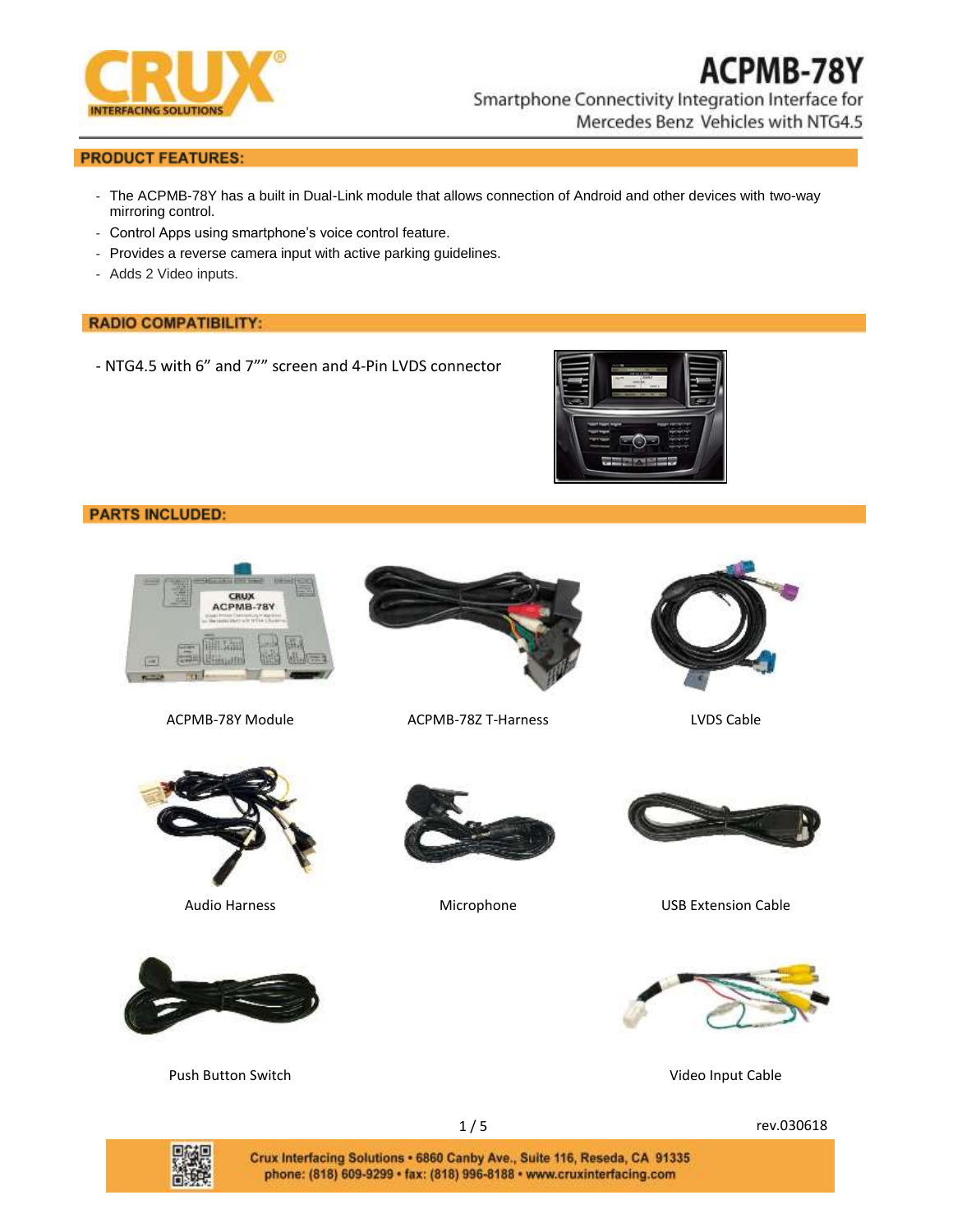

## **DIP SWITCH SETTINGS:**

| <b>DIP</b> | 4 PIN DIP SWITCH (UP = OFF / DOWN = ON) | <b>DIP</b>   | 8 PIN DIP SWITCH (UP = OFF / DOWN = ON)            |
|------------|-----------------------------------------|--------------|----------------------------------------------------|
| 1          | SET TO ON                               |              | SET TO OFF                                         |
| 2          | SET TO OFF                              | $\mathbf{2}$ | ON = VIDEO 1 ENABLED / OFF = VIDEO 1 DISABLED      |
| 3          | SET TO OFF                              | 3            | ON = VIDEO 2 ENABLED / OFF = VIDEO 2 DISABLED      |
| 4          | SET TO OFF                              | 4            | ON = IF USING EXTERNAL RGB / OFF = DISABLED        |
|            |                                         | 5            | ON = FOR AFTERMARKET CAMERA / OFF = FOR OEM CAMERA |
|            |                                         | 6&7          | NO FUNCTION = SET TO OFF                           |
|            |                                         | 8            | $ON = 6''$ SCREEN / OFF = 7" SCREEN                |

## **INSTALLATION DIAGRAM:**



2 / 5 rev.030618



Crux Interfacing Solutions . 6860 Canby Ave., Suite 116, Reseda, CA 91335 phone: (818) 609-9299 · fax: (818) 996-8188 · www.cruxinterfacing.com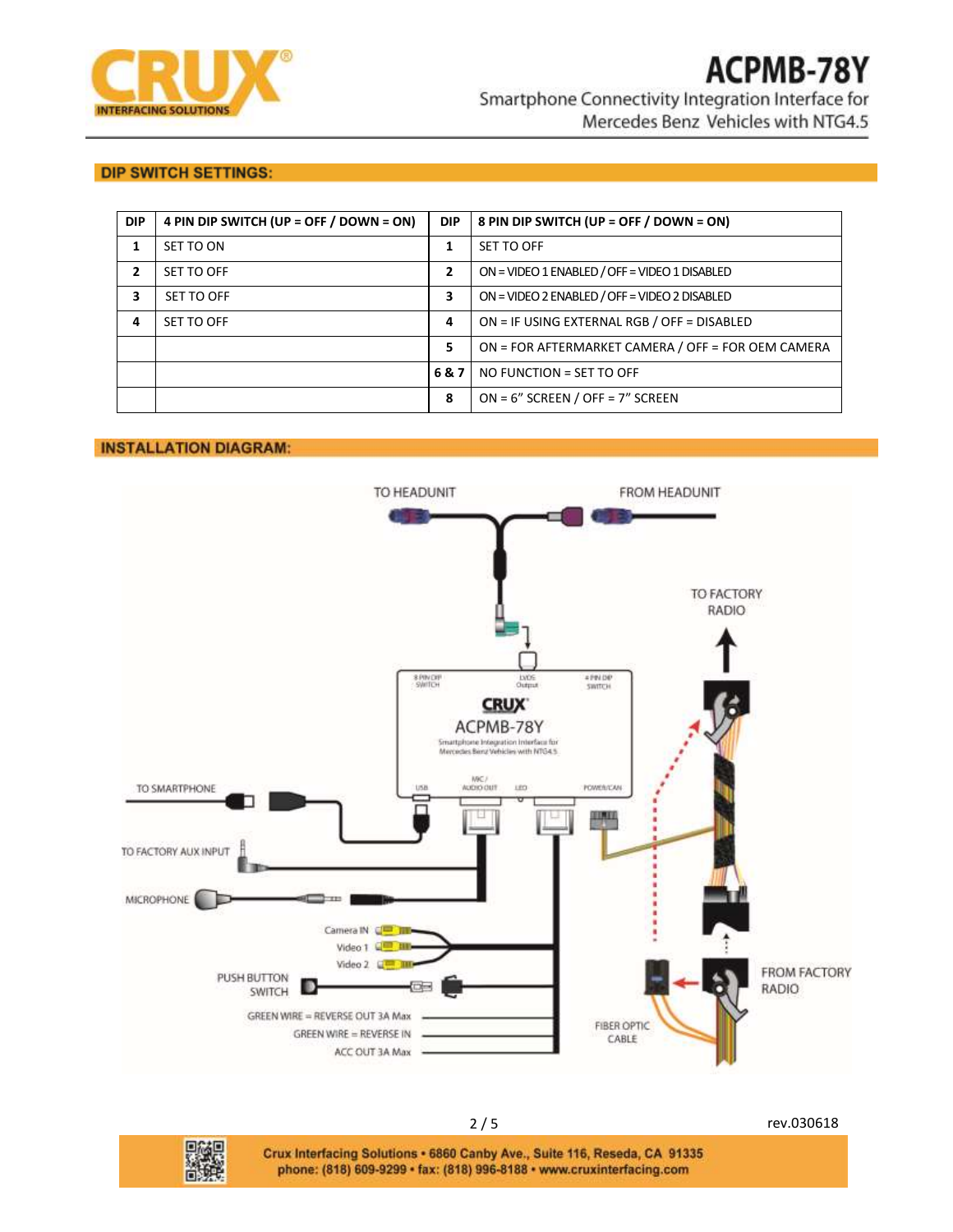

# **ACPMB-78Y**

Smartphone Connectivity Integration Interface for Mercedes Benz Vehicles with NTG4.5

## **INSTALLATION INSTRUCTIONS:**



1. Carefully remove the air vent and unplug the clock harness.



2. Remove the 2 screws holding the radio.



3. Carefully pullout the radio.



4. Unplug the factory Quadlock connector.



5. Remove the fiber optic cable from the factory Quadlock connector.



6. Plug the fiber optic cable to the same location on the ACPMB-78Y Quadlock T-harness.



7. Plug the factory Quadlock connector to the mating connector on the ACPMB-78Y T-harness.



8. Plug the ACPMB-78Y Quadlock connector to the radio.



9. Remove the trim bezel of the factory screen.



10. Remove the 2 screws holding the screen.



11. Unplug the factory LVDS connector from the screen.



12. Plug the factory LVDS connector to the mating LVDS connector of the ACPMB-78Y LVDS cable.



3 / 5 rev.030618

Crux Interfacing Solutions . 6860 Canby Ave., Suite 116, Reseda, CA 91335 phone: (818) 609-9299 · fax: (818) 996-8188 · www.cruxinterfacing.com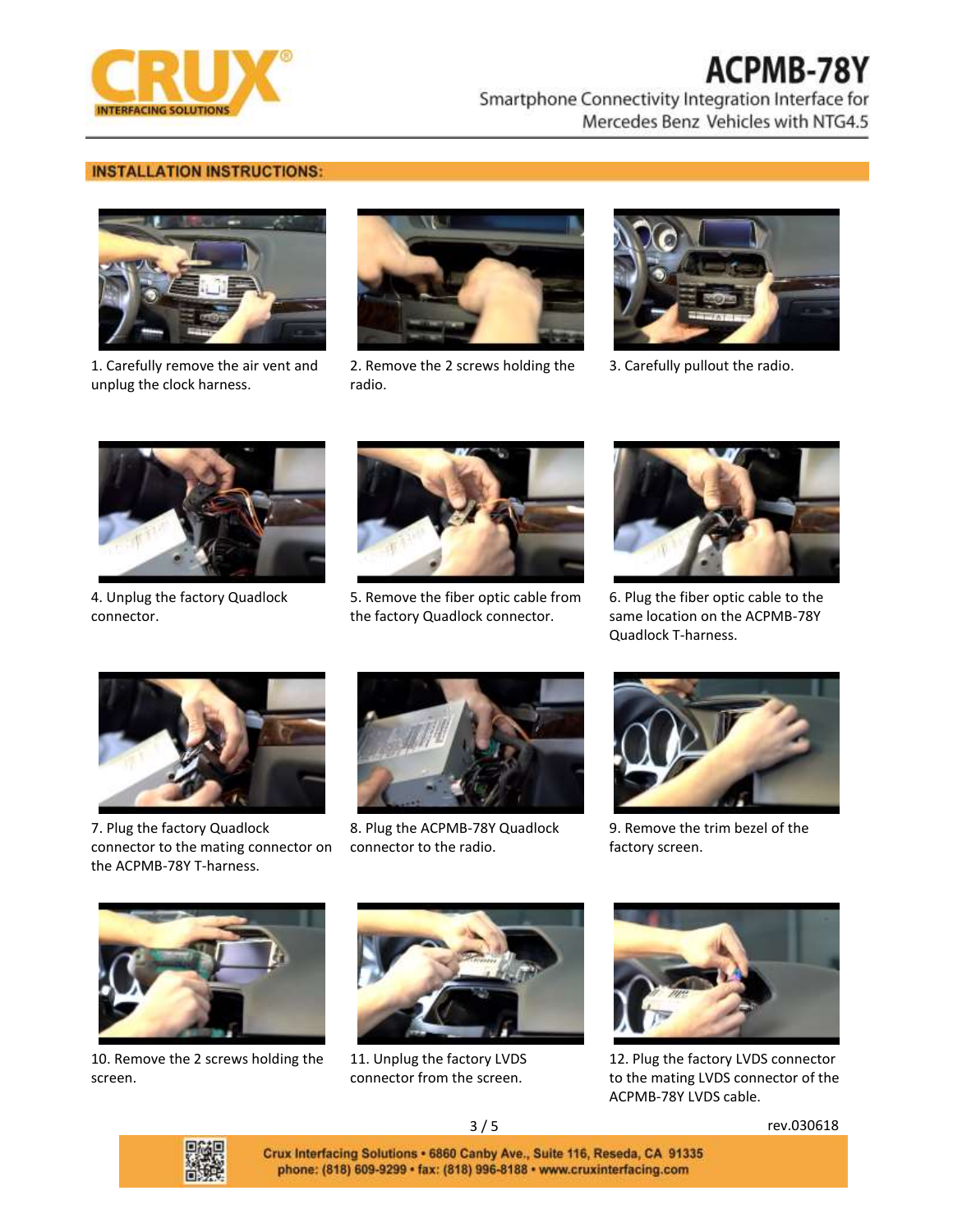

## ACPMB-78Y

Smartphone Connectivity Integration Interface for Mercedes Benz Vehicles with NTG4.5



13. Plug the other LVDS connector of the ACPMB-78Y LVDS cable to the screen.



14. Run the LVDS cable into the radio cavity.



15. Mount the mic to the desired location and run the cable toward the radio location.



16. Fold back the carpet on the left side passenger footwell.



17. Tuck the harness and LVDS cable back into the radio cavity and run it towards the left side passenger footwell.



18. Plug the LVDS connector to the ACPMB-78Y module.



19. Plug the Mic, USB Extension cable, power/CAN harness, video cable and power harness to the module.



20. Secure the module at the left side passenger footwell.



21. Remove the center console trim.



22. Run the USB Extension cable toward the center console. Secure the cable with tape.



23. Plug the OEM charging/data cable of the smartphone to the USB extension cable.



24. Test for functionality before reinstalling the radio and screen.